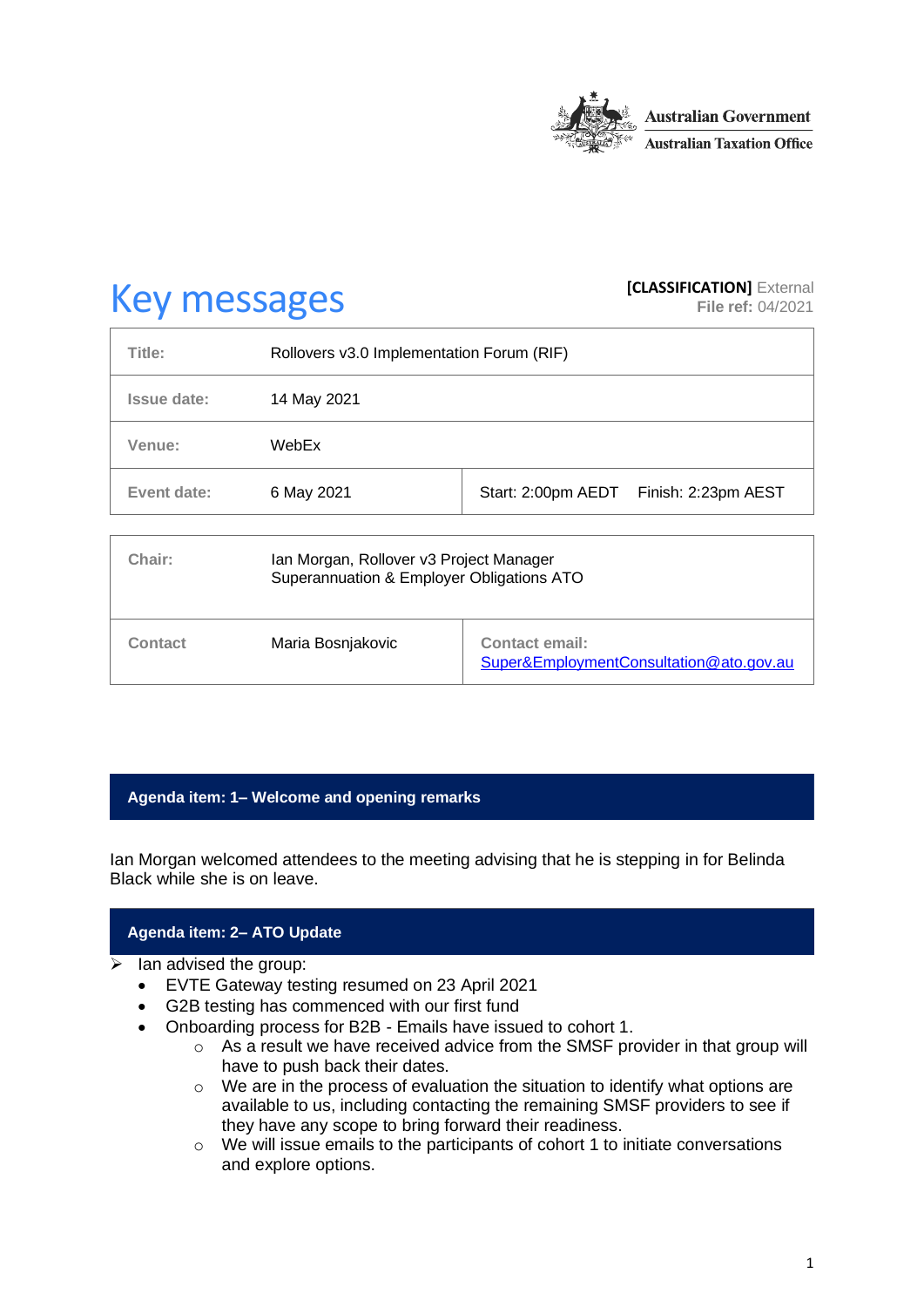## POST MEETING UPDATE

- a. We have met with all the funds scheduled for cohort 1 to discuss preferences for delaying their peer to peer (P2P) testing (until an SMSF provider is ready) or completing APRA-APRA P2P testing first, then completing tests with an SMSF peer at a later stage.
- b. We are working directly with these funds as to how we can best accommodate their preferences.
- $\triangleright$  Ian confirmed there is an additional SMSF provider who has confirmed they are building and have advised they anticipate being ready to participate in B2B testing in July.
- ➢ The following documents have been recently updated to the [SuperStream Rollover v3](https://www.ato.gov.au/Super/Sup/SuperStream-Rollover-v3/) wrapper page:
	- Cohort schedule for P2P testing (living document, to be updated as required).
	- The weekly Issue Register update went live on 3 May 2021.
	- [SuperStream Rollover v3 implementation and onboarding information](https://www.ato.gov.au/Super/Sup/SuperStream-Rollover-v3/) the draft updates shared with industry on the co-design meeting on 23 April 2021 have now been published.
- $\triangleright$  The following documents have recently been updated on the [Rollover standard v3](https://softwaredevelopers.ato.gov.au/rolloverV3) page on our software developers website:
	- Updated version of the Rollover v3 Conformance Testing quide
	- Payload sample Data [Rollover Sample Message Instances \(ZIP, 106KB\)](https://softwaredevelopers.ato.gov.au/sites/default/files/2021-04/Rv3_Sample_Payloads_20210428.zip)
- ➢ SMSF alias look up tables and ato.gov.au content is under development and we are aiming for this information to be available next week. This will initially list the providers as being contributions certified and will be updated to include Rollovers v3 certifications as they come onboard.

#### POST MEETING UPDATE

[SMSF Alias lookup](https://softwaredevelopers.ato.gov.au/supervalidationservices) table is now available. SMSF ESA provider content updates on ato.gov.au have been endorsed and we are currently confirming the currency of the SMSF provider details listed.

- $\triangleright$  MAAS/MATS: MAAS EVTE testing data within the conformation suite has been updated and will be published 7 May 2021. All DSPs will be re-whitelisted Monday 10 May 2021. MATS conformation suite update will be completed in 2 weeks.
- ➢ Interoperability testing is underway. Four gateways have completed their testing, three are in progress and only one yet to commence. Please refer to the weekly update for more information.
- $\triangleright$  A regular dashboard, similar to what was shared during MAAS/MATS onboarding is under development for Rollovers v3 and is looking to display the number of funds that have gone through testing/onboarding stages such as P2P stage.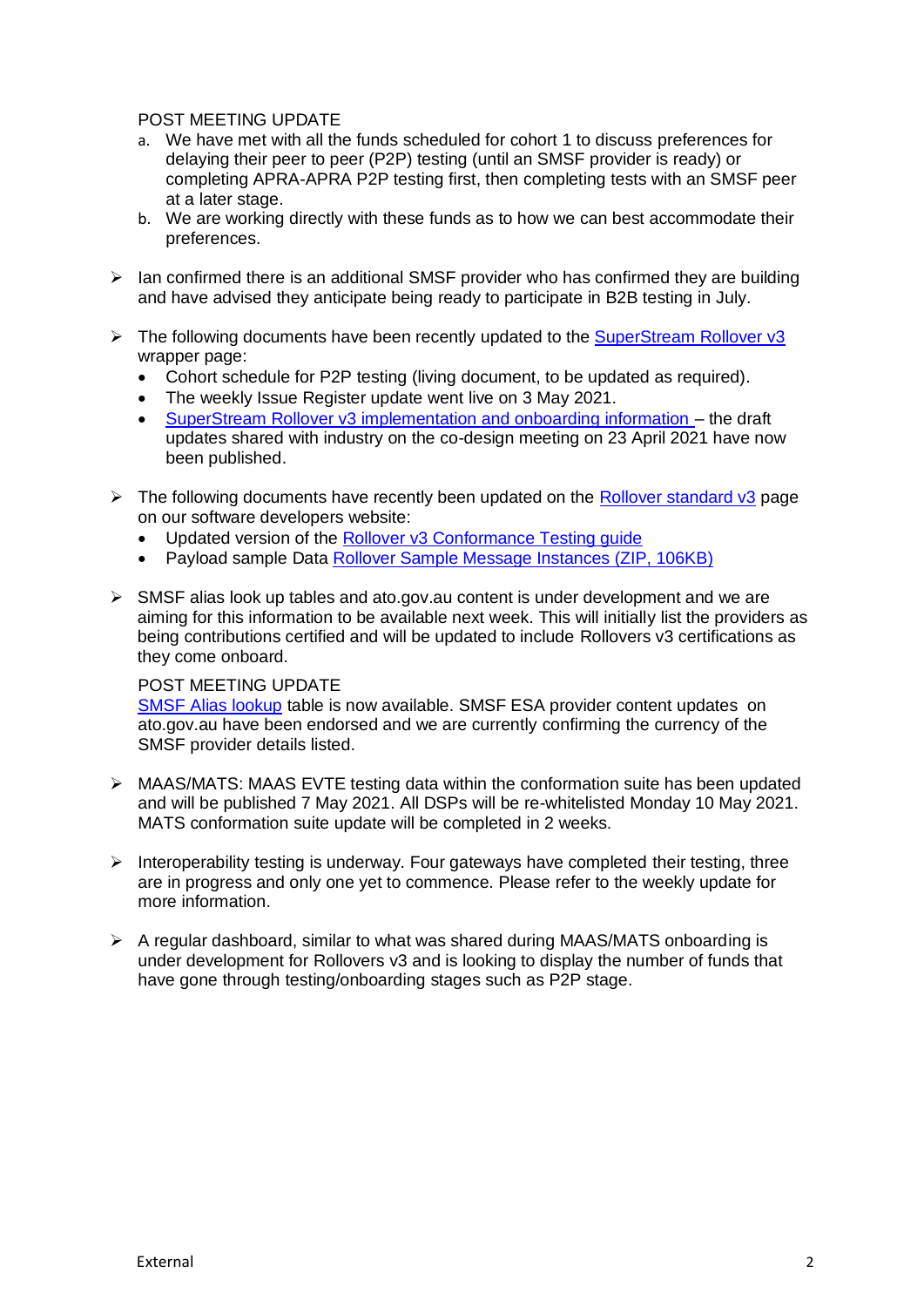#### **Agenda item: 3– Industry update and questions**

Can the ATO confirm if there will be an SMSF provider in cohort 2, or will that be impacted by the SMSF provider slippage in cohort 1?

Where no SMSF provider is available for cohort 1 or 2, what is the ATO proposing?

- $\triangleright$  The one SMSF provider was scheduled to participate in both the 17 May and 31 May cohorts. This provider will now not be ready to test until mid-June, and none of the other SMSF providers are in a position to be ready for these first two cohorts.
- $\triangleright$  As noted above, we are working directly with the impacted funds on finding satisfactory adjustments to the schedule.

Can you provide an update on the manual verification service (MVS)?

 $\triangleright$  We are still waiting for the OSB area to confirm and we are strongly advocating this current process to remain in place throughout our transition window.

Is the ATO planning on developing something for industry to assist them in training their staff?

 $\triangleright$  We've had a transition handbook in the past (for MAAS and MATS onboarding, we'll look into this but at this stage nothing is planned.

Can the ATO provide some clarification around when funds are expected to use the SVS, do we need to call the SVS when we have received an IRR?

 $\triangleright$  There is no obligation for a receiving fund to call the SVS prior to issuing an IRR (and generally you would be unable to do so as the SVS requires the SMSF's bank details).

POST MEETING NOTE:

For further information about your obligations including when to call the SVS, you can refer to the SuperStream Implementation and Onboarding Information available on our [SuperStream](https://softwaredevelopers.ato.gov.au/rolloverV3)  [Rollover v3](https://softwaredevelopers.ato.gov.au/rolloverV3) wrapper page.

#### **Agenda item: 4– Issues register**

No updates

**Agenda item: 5– Lessons learned** 

No updates

**Agenda item: 6 – Wrap up and close**

- Ian Morgan thanked everyone for their attendance
- Next meeting: May 20, 2021 2pm AEST

#### **Action item summary**